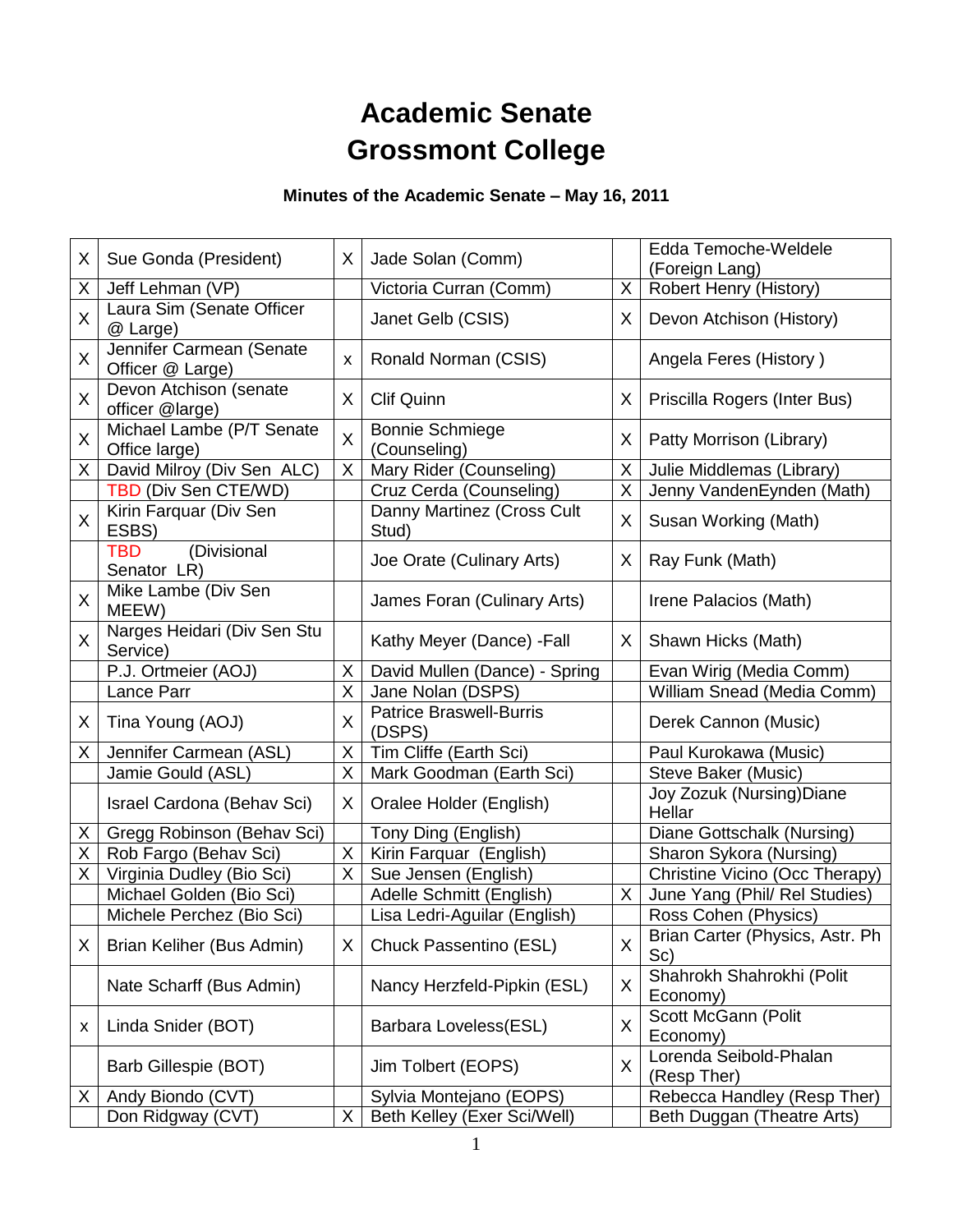|   | Cary Willard (Chemistry)   |    | Jim Symington (Exer Sci/Well)            | X            | Craig Everett (Theatre Arts)                       |
|---|----------------------------|----|------------------------------------------|--------------|----------------------------------------------------|
|   | Martin Larter (Chemistry)  |    | Randy Abshier (Exer Sci/Well)            | $\mathsf{x}$ | Pete Schmidt (Visual Arts &<br>Humanities)         |
|   | Diana Vance (Chemistry)    |    | Larry Larsen (Exer Sci/Well)             |              | Gareth Davies-Morris (Visual<br>Arts & Humanities) |
|   | Angie Gish (Child Dev)     | Χ  | Yolanda E. Guerrero (Foreign<br>$L$ ang) |              | Jennifer Bennett (Visual Arts &<br>Humanities)     |
| X | Claudia Flores (Child Dev) | X. | Virginia Young (Foreign Lang)            | X            | Malia Serrano (Visual Arts &<br>Humanities)        |
|   | Roxanne Tuscany (Comm)     |    | Paul Vincent (Foreign Lang)              |              |                                                    |

#### **GUESTS:**

- Jorge DeSaracho, Counselor
- Chris Hill, Interim Dean Math, Natural and Earth Science
- Janet Castanos, Dean English, Social and Behavioral Science
- John Colson, VP Student Services
- Agustin Albarran, Assoc Dean Student Affairs
- Beth Smith, Faculty Math Department, VP Academic Senate for California Community Colleges  $\bullet$
- George Gastil, History Instructor

#### **RECORDER**: Rochelle Weiser

## **I. CALL TO ORDER (11:15)**

## **A. Public Comment**

Sue Jensen: Summer Institute Workshop for faculty is June 6-9, 2011. Many exciting items will be covered in the workshops; all are encouraged to attend; lunch will be included and faculty are paid a \$50 stipend per workshop attended.

Agustin Albarran and John Colson: Agustin announced Commencement will take place June 1, 2011, at 5:30pm. Due to the construction project on campus, drapery will be used to hide the construction fences and the faculty seating will change; the faculty will sit in the first 3 rows. John noted the procession will remain the same and following the ceremonies the ASGC will host refreshments.

Chris Hill: Chris announced that since the Senate presidency changed in January (because she took on the duties as Interim Dean), she wanted to come today to thank the Senate and Officers. Chris thanked the Senators for the opportunity to serve as President and thanked them for their hard work as well. Chris then took the opportunity to recognize and thank each of the Senate Officers who had served with her; Laura Sim, Jeff Lehman, Devon Atchison, Jennifer Bennett and Sue Gonda (and Jennifer Carmean for this Spring Semester)

#### **B. Approval of Agenda**

A motion was made to approve the day's agenda. **M/S/U** Morrison/Atchison

#### **C. Approval of Minutes from May 2, 2011.** A motion was made to approve the minutes from May 2, 2011. **M/S/U** Flores/Atchison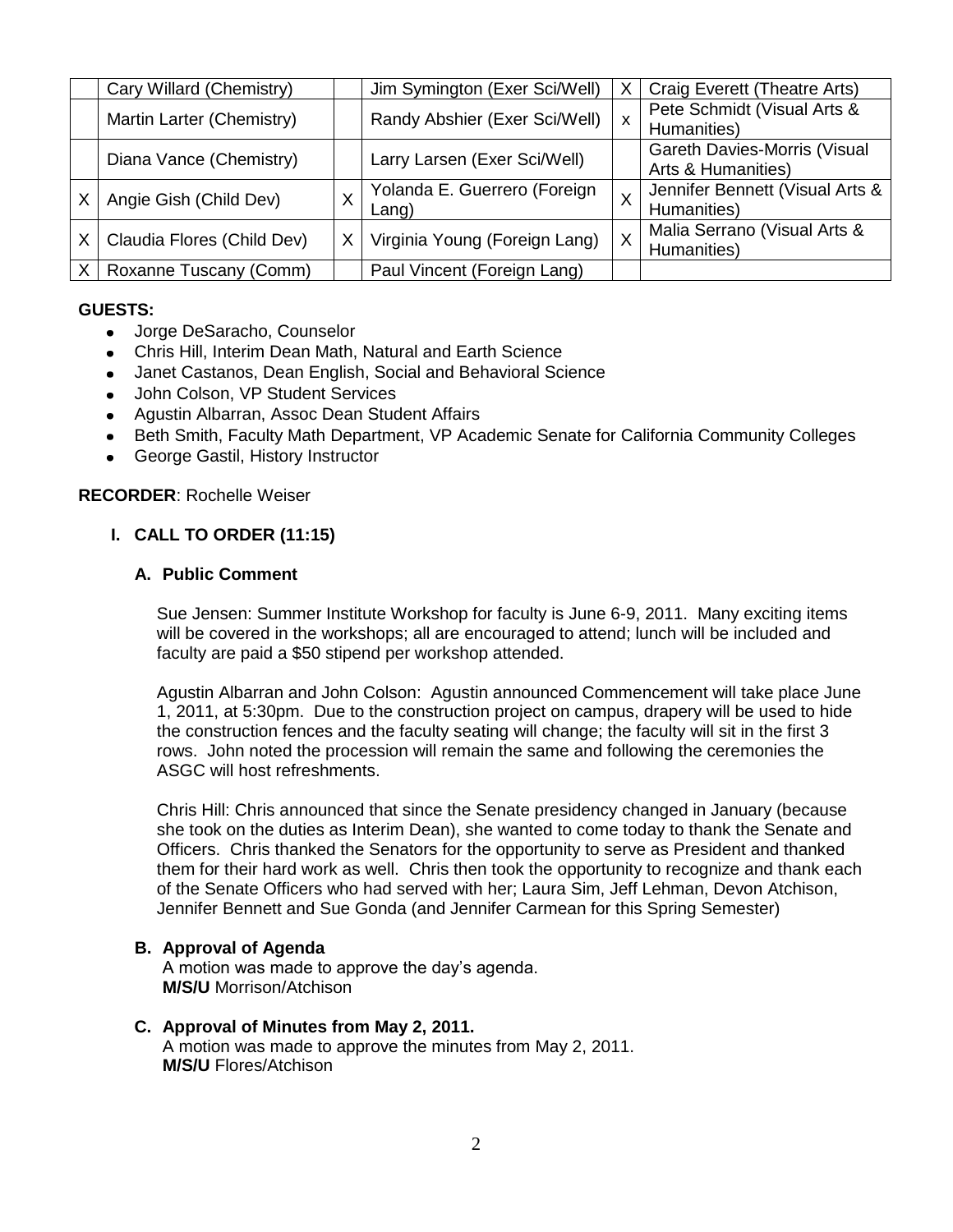#### **II. PRESIDENT'S REPORT – Sue Gonda**

- $\bullet$ Emergency Preparedness Drills this summer: Two drills will take place this June and July; look for more information coming.
- Distinguished Faculty nominations; More nominations are needed for Distinguished Faculty.  $\bullet$ Nominations should be sent to Jeff Lehman and nomination period closes next Monday. David Milroy asked if it was possible to look into award for Outstanding Part-Time Faculty; Sue agreed and noted it would be a good agenda item for the Academic Senate Part-Time Faculty Committee. (ASPTFC).
- Resolution for Part-time Rank; the Resolution went to the Academic Rank Committee for review and will return to Senate in the Fall.
- GCCCD will no longer be providing printed schedules to everyone; key staff in Student Services will receive printouts, but for everyone else, the schedule is available online.
- "Smart Carts" on campus will be going through an upgrade during the summer; in order to log in, everyone will need a GCCCD e-mail and password. This goes along with Senate's Part-Time Faculty's "Get Connected" campaign, encouraging part-time faculty to use their GCCCD e-mail in order to stay informed.

## **III. COMMITTEE REPORTS**

## **A. Program Review-Steve Davis**

Steve reported on the activities of the Program Review Committee. In August 2010, the Program Review Handbook was updated. The division currently under review: Arts, Languages and Communication, and most departments are done; the division upcoming for review: English and Social/Behavioral Sciences. Steve reviewed the process and noted that the departments are finding the final document very helpful as a planning resource. Once the entire Division has completed Program Review, the results then go to the Governing Board for approval. Steve reported that student surveys will be done shortly for students in the next division up for review, English and Social/Behavioral Sciences, so the departments will have access to data in the fall. Question: Are Departments able to have input to the survey questions? Yes, you can have additional questions. The committee is trying to have completed data available for Departments in the fall.

#### **B. Part-Time Faculty Committee-Michael Lambe**

Mike introduced himself as the ASPTFC Chair and math instructor at GC for 34 year. Mike reviewed the committee's activities: part-time faculty office hours are still on the table; pay for part-time faculty on committees, still in the works; Academic Rank-being reviewed by the Academic Rank Committee. Regarding part-time assignments: a Resolution was on the day's agenda for review and discussion. Mike noted that continuing communication with Part-Time faculty was a high priority for the committee in the fall, the committee would like to see more Part-Time faculty involved in department and division meetings and more overall involvement on the GC campus. The committee feels that Part-Time faculty enhance and are a very large part of Grossmont College. Mike noted the "Get Connected" flyer and that it would be distributed to part-time faculty via mail room mail boxes.

#### **C. Evaluations Task Force-Greg Robinson**

Greg reported that a new Peer-Manager Evaluation form was in the works. The task force hoped to have the new form and rubric available for use in the fall. Greg noted that the task force was looking for faculty members who were up for evaluation who would be interested in trying the new form.

## **IV. ACTION ITEMS: Professional Development –Clif Quinn, Mark Goodman**

Clif reported that the Professional Development Committee is working to clarify independent projects- -what counts as professional development and what does not. He noted that only a small percentage